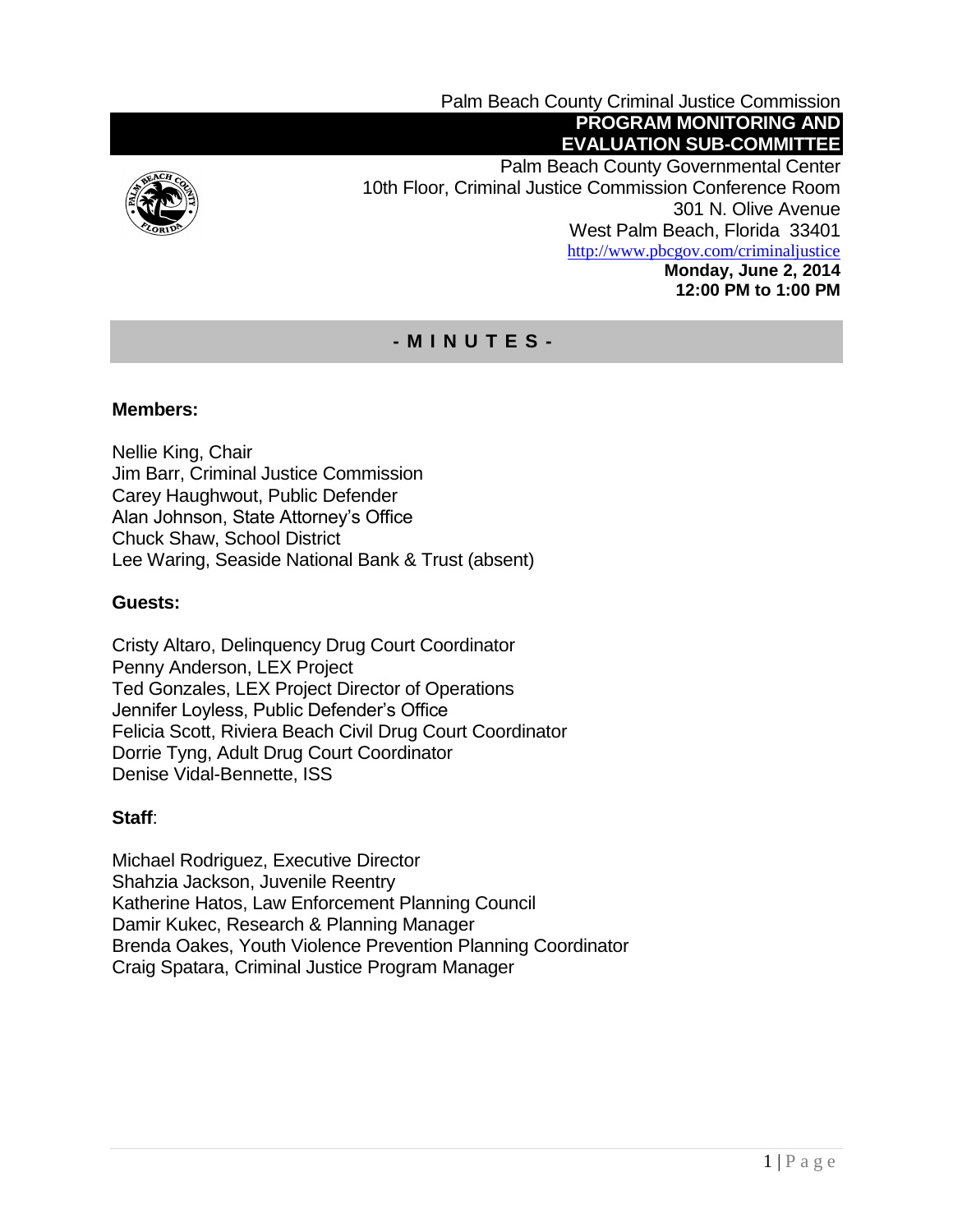**1. Welcome / Opening Comments,** Nellie King, Chair

### **2. Roll Call & Introduction of Guests**

### **3. Approval and/or Additions to the Agenda**

The agenda was approved without changes.

### **4. Approval of October 8, 2013 Minutes**

The minutes from the October 8, 2013 meeting were approved without amendments.

### **5. Chairman's Comments**

Chair Nellie King thanked the program providers for providing complete data on a timely basis and staff for preparing the preliminary results.

### **6. Old Business**

### A. Brief Review of First Quarter Results

Damir Kukec gave a PowerPoint presentation and an overview of the preliminary report on the minimal performance indicators for the first quarter. Carey Haughwout asked if it was the same report presented at the last CJC meeting, and Mr. Kukec confirmed it was but he wanted to clarify issues on the concept of recidivism and address any additional questions. The full report included a brief funding and history of the programs, program descriptions, and the three basic performance measures namely, caseload, dispositions, and recidivism rate. The committee had previously defined recidivism as people who are arrested and convicted upon leaving the program and report on recidivism of only those that have successfully completed the program. Mr. Kukec initially proposed to report on recidivism as cohorts – people moving out of the program in specific groups and tracking them over time. Mr. Kukec discussed in greater detail tables on the three performance measures for the first quarter which was October 1, 2013 to December 31, 2013.

The Caseload Performance Measures table included for each program the minimal level of participants to be served, total participants served, and average daily population. Mr. Kukec noted that post-release reentry program participants are also now included in the report. The Disposition Performance Measures table included the PME agreed upon minimal level of participants graduating, and the actual number of participants successfully completing. There was some confusion regarding the numbers presented in the two tables, so Mr. Kukec said he will combine the two tables together for a better flow, and include both the raw numbers and percentage of the total participants served, active participants, participants who exited the program, those who graduated and those that did not complete successfully, etc. Chair King commented that this is a difficult task as each program is administered differently but that this is a good start as long as we have the raw data; it's just a matter of how it is packaged. Mr. Kukec remarked that the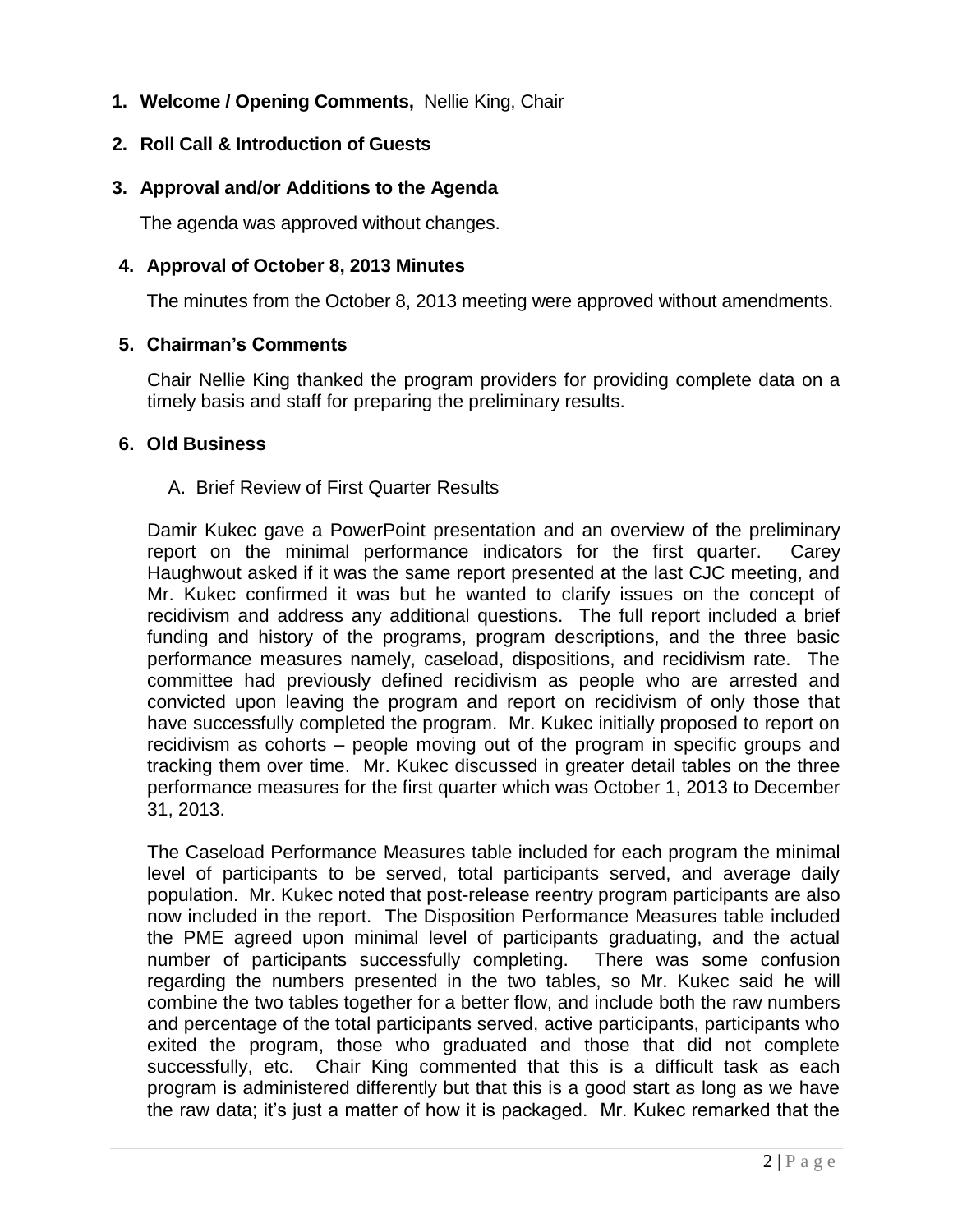basic question he wants to answer is how people do when they leave. Ms. Haughwout suggested that the committee should decide what they want to be reported. The problem will be the extent that this reporting will aid in financing decisions. Michael Rodriguez suggested looking at the numbers globally instead of per quarter. Ms. Haughwout recommended continuing collecting and reporting data quarterly in addition to the yearly report. Chair King added that the quarterly and yearly reporting is also good in terms of trends, e.g., explaining why some programs are not effective, and may also follow trends over the years. The committee agreed to continue collecting data quarterly and report the numbers to the committee internally, and to the CJC yearly. Also, the report will include the total number of people served, who are still active at the last day of the report, how people exited, and how many successfully and unsuccessfully exited programming. The report will cover the last two fiscal years and the current fiscal year.

## B. Revisit Recidivism Cohort and Follow-up Post Arrest Timeframe

Mr. Kukec gave a summary of how the committee agreed to measure recidivism rates, which will be about people who exited the program successfully, and who were later arrested and convicted. They will track quarterly exits of cohorts for three years, meaning people that left programming between October 1, 2010 and December 31, 2010. He mentioned the option of tracking people globally for a specific period of time, i.e., a total in one group, as opposed to the finite micro groups. Chair King asked how they can tell whether a program is instrumental in the success or failure of a participant's program completion. Mr. Kukec responded that this is the nuance differentiating between performance indicator measures and outcome evaluation study. Mr. Kukec stated that the report will include people that exited in over a three year period corresponding to the current quarter that is being reported, and how many were arrested in six months, one year, and three years. To recap, the first report will track a group of three years of exits between October 1, 2010 and September 30, 2013, after six months, one year, and three years.

Cristy Altaro asked how they can be sure that someone is not counted twice. Mr. Kukec replied that he will make sure that the statistical program computes it correctly. Ms. Haughwout brought up the acceptable PME levels for reentry. Craig Spatara stated that the federal funding requirements indicate the total number that they will serve. However, he expressed a similar concern about the difficulty of comparing different programs. For example, in their programs, participants are divided by geographical area, assigned by DOC, so it will not be fair to compare Riviera Beach, for example if they were assigned fewer participants. Mr. Barr remarked that their target number, however, is agreed upon in the beginning.

Mr. Rodriguez wanted to address the issue about Adult Drug Court as having 3 different tracks – drug court, co-occurring disorders, and prescription drug court. He wants to know if it is fair to lump the three different tracks together into one category. Mr. Kukec said it will not be hard to separate them, but it is up to what the committee wants. Chair King recommended the members think about it, and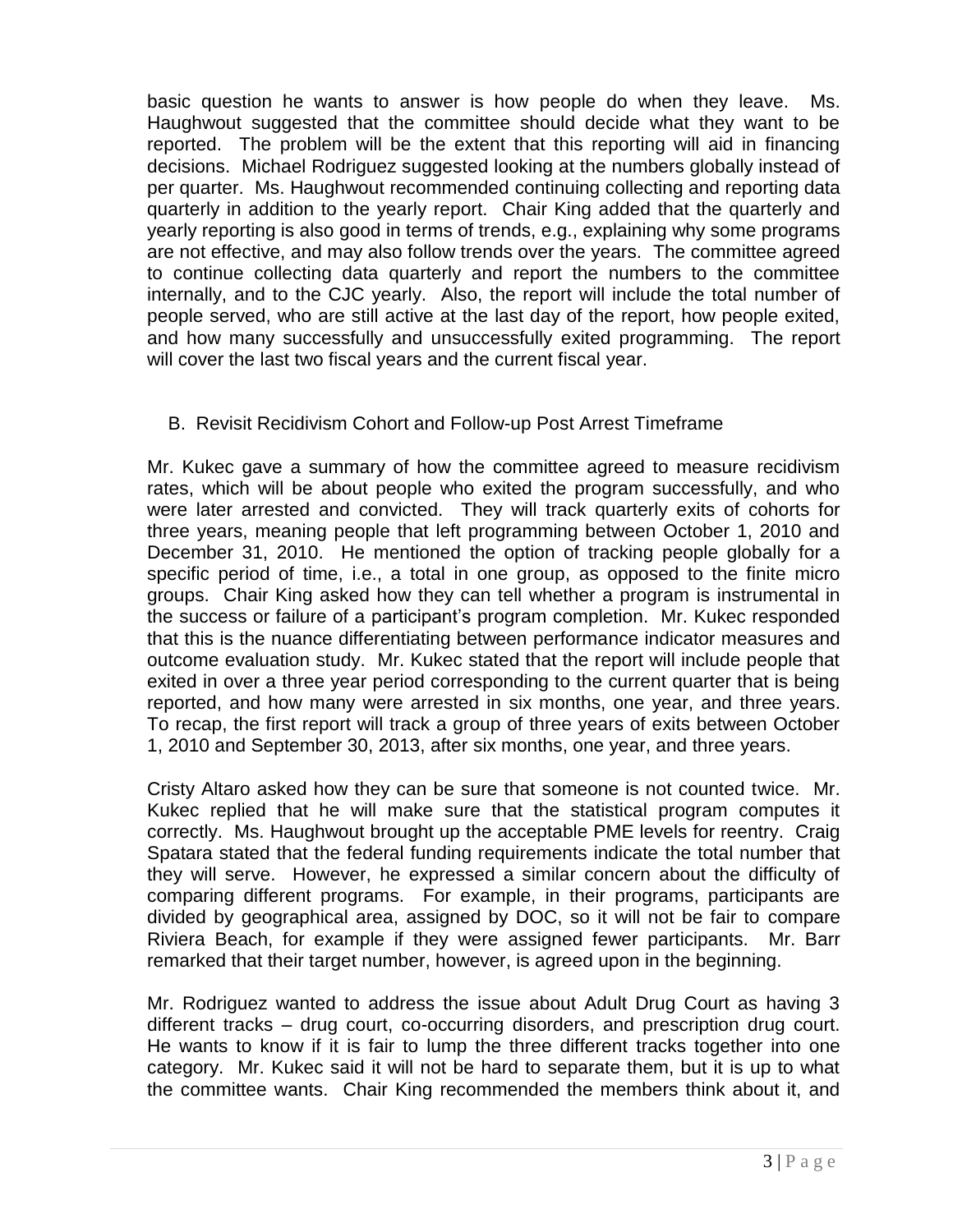Mr. Rodriguez said he will talk with drug court staff and get numbers and report back at the next meeting.

C. Minimal Performance Levels for Law Enforcement Exchange (LEX), Youth Violence Prevention Project, and Post Release RESTORE and COMMUNITY Reentry.

Mr. Rodriguez noted that LEX has preliminary performance measures that were adopted by the LEX committee. Penny Anderson talked about it in greater detail and introduced Mr. Ted Gonzales, the new Director of Operations for LEX, and Denise Vidal-Bennett from ISS who is responsible for the technical implementation of LEX. In addition to the preliminary performance measures listed, Ms. Anderson mentioned a regional and countywide crime report for cross-jurisdictional trend analysis that they have not done, but will be added. Mr. Gonzales commented that although this was officially his first day on the job, he has worked within the law enforcement community for a long time and is familiar with the law enforcement people that he is confident he will be able to direct the program in the right direction. He remarked that he will be reaching out to everybody to get ideas as to funding and program operations as it is the model for the U.S. Mr. Barr asked about target dates; Mr. Gonzales replied that their focus as of this moment is to establish a list of priorities, and will come back to the next meeting with a GAN chart showing their target dates, programs, and projects, etc., if needed. Mr. Rodriguez asked if there is a way to show the finance committee and CJC how well LEX is doing beyond anecdotal success stories. Ms. Haughwout likewise asked what would be a measurement that would tell the committee that LEX had contributed to public safety, law enforcement coordination, etc., which is a number. Ms. Anderson chimed in that an example that is increasing the number of participants at regional and countywide LEX meetings which is an indicator of interest in LEX and increased use of the system. Mr. Gonzales said another example may be cases solved by joint agencies. Ms. Anderson at this point clarified that they selected the goals for this committee is because it is funded for this position, not the program.

Mr. Kukec spoke on behalf of Brenda Oakes who had stepped out regarding the Youth Empowerment Centers performance measures. They will be doing caseload/ total served, average daily population, and recidivism rates.

Ms. Haughwout asked if they will see second quarter numbers at the next meeting. Mr. Kukec replied that the second quarter report is already being developed; they have requested data from the providers and today is the deadline. Preliminary results will be shared with the committee prior to presenting it at CJC. He added that he had invited providers to discuss their numbers with him individually.